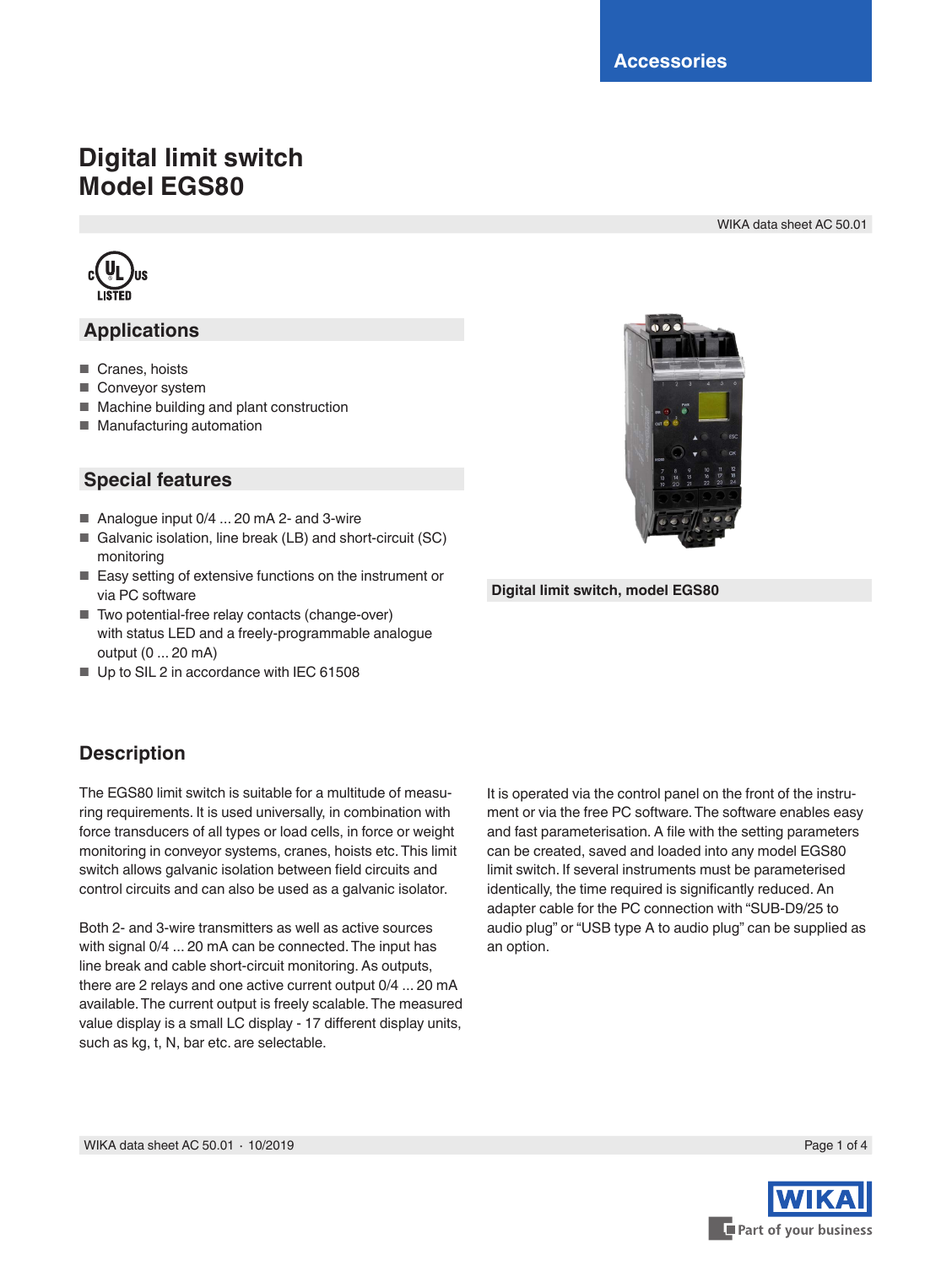## **Specifications**

| <b>Model EGS80</b>                                                                              |                                                                                        |
|-------------------------------------------------------------------------------------------------|----------------------------------------------------------------------------------------|
| Input                                                                                           |                                                                                        |
| Input signal                                                                                    | $0/4$ 20 mA                                                                            |
| Input resistance                                                                                | $45 \Omega$ (terminals 2, 3)                                                           |
| Open-circuit voltage                                                                            | DC 24 V / 33 mA                                                                        |
| Available voltage                                                                               | > DC 15 V for 20 mA                                                                    |
| Influence of the ambient temperature                                                            | 0.003 %/K (30 ppm)                                                                     |
| Line fault monitoring                                                                           | Line break < 0.2 mA, short-circuit > 22 mA                                             |
| Accuracy                                                                                        | $<$ 30 $\mu$ A                                                                         |
| Rated temperature range                                                                         | $-20+60$ °C                                                                            |
| <b>Display</b>                                                                                  | LC display, LEDs                                                                       |
| Output I, II                                                                                    |                                                                                        |
| Control system                                                                                  | Relay                                                                                  |
| Contact load                                                                                    | AC 250 V / 2 A/cos $\phi \ge 0.7$ ; DC 40 V / 2 A                                      |
| <b>Mechanical lifetime</b>                                                                      | 5 x 10 <sup>7</sup> switching cycles                                                   |
| Response delay                                                                                  | $\leq$ 200 ms with a step of 0  20 mA                                                  |
| <b>Output III</b>                                                                               |                                                                                        |
| Analogue output                                                                                 | 0  20 mA or 4  20 mA                                                                   |
| Open-circuit voltage                                                                            | $\le$ DC 24 V                                                                          |
| Load                                                                                            | $\leq 650 \Omega$                                                                      |
| Error signal                                                                                    | downscale $\leq$ 3.6 mA, upscale $\geq$ 21.5 mA (in accordance with NAMUR NE43)        |
| Resolution                                                                                      | $\leq 10 \mu A$                                                                        |
| Accuracy                                                                                        | $< 20 \mu A$                                                                           |
| Influence of the ambient temperature                                                            | 0.005 %/K (50 ppm)                                                                     |
| Response time                                                                                   | < 650 ms with a step from 0  20 mA at the input, 90 % of the output signal final value |
| Linearisation                                                                                   | Number of linearisation steps: max. 20                                                 |
| <b>Galvanic isolation</b>                                                                       |                                                                                        |
| Input/other circuits reinforced insulation in<br>accordance with IEC/EN 61010-1                 | Rated insulation voltage 300 Veff                                                      |
| Output I, II/other circuits reinforced insulation in<br>accordance with IEC/EN 61010-1          | Rated insulation voltage 300 Veff                                                      |
| Output I, II, III reinforced insulation between<br>themselves in accordance with IEC/EN 61010-1 | Rated insulation voltage 300 Veff                                                      |
| Output III/supply reinforced insulation in                                                      |                                                                                        |
| accordance with IEC/EN 61010-1                                                                  | Rated insulation voltage 300 Veff                                                      |
| Interface/supply reinforced insulation in<br>accordance with IEC/EN 61010-1                     | Rated insulation voltage 300 Veff                                                      |
| <b>Supply voltage</b>                                                                           | DC 20  90 V<br>AC 48  253 V                                                            |
| <b>Dissipation loss</b>                                                                         | 2 W / 3 VA                                                                             |
| <b>Power consumption</b>                                                                        | 2.2 W / 4 VA                                                                           |
| <b>Settling time</b>                                                                            | Energized/De-energized delay 0  250 s, settable                                        |
| Ingress protection                                                                              | <b>IP20</b>                                                                            |
| <b>Electromagnetic compatibility</b>                                                            | EN 61326-1:2013 (industrial areas)<br>NE 21:2006                                       |
| Low voltage                                                                                     | EN 61010-1:2010                                                                        |
| Safety integrity level (SIL)                                                                    | up to SIL 2 per IEC 61508                                                              |
| <b>Mounting</b>                                                                                 | DIN rail 35 mm per EN 60715:200                                                        |
| Weight                                                                                          | Approx. 300 g                                                                          |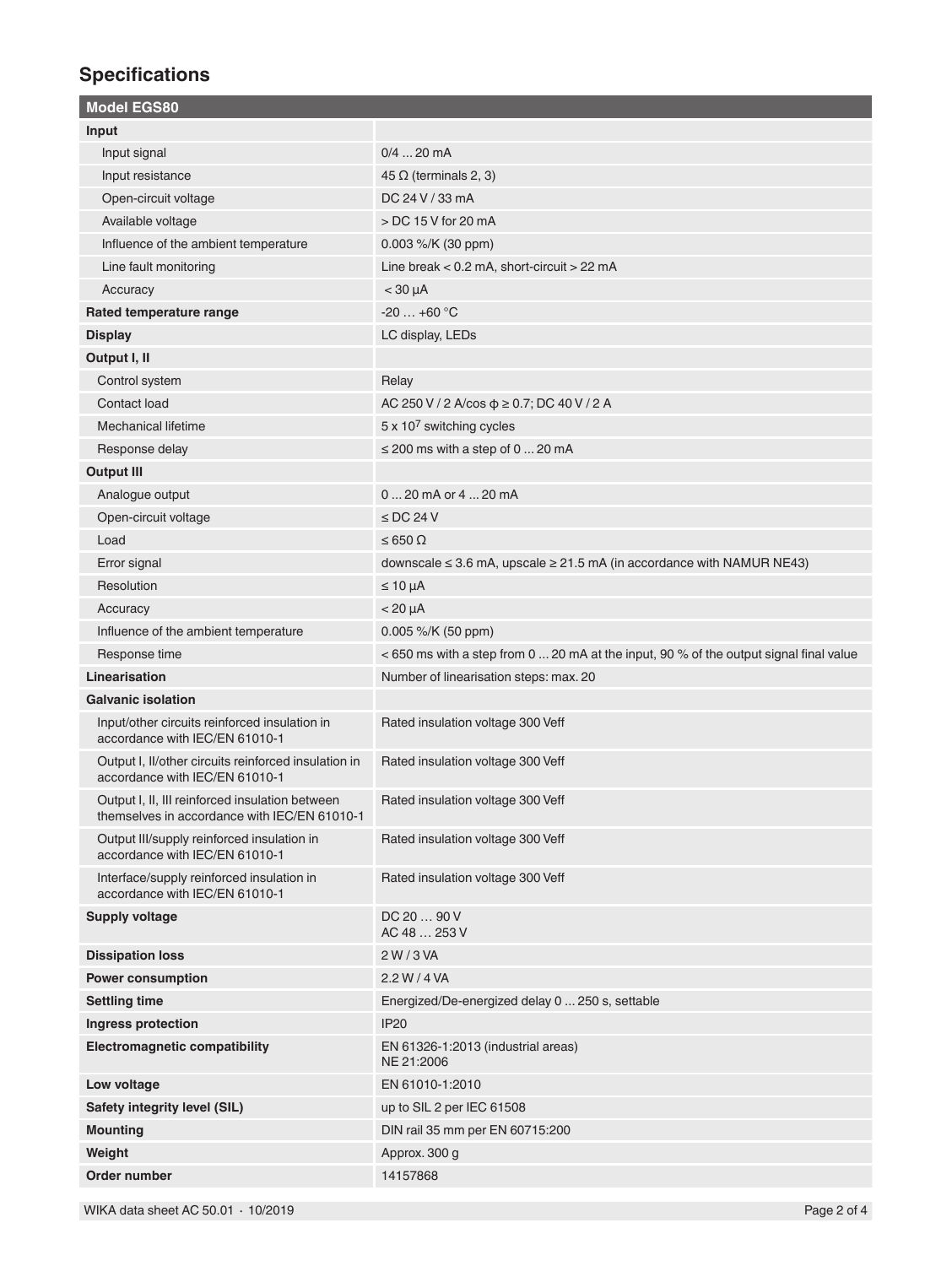## **Approvals**

| Logo                            | <b>Description</b>                                                                    | <b>Country</b>        |
|---------------------------------|---------------------------------------------------------------------------------------|-----------------------|
| CE                              | <b>EU declaration of conformity</b><br>$\blacksquare$ EMC directive<br>RoHS directive | European Union        |
| $c(\Psi L)$ us<br><b>LISTED</b> | UL<br>per UL 508 and CSA 22.2 no. 143                                                 | <b>USA and Canada</b> |

## **Dimensions in mm [inch]**



### **Design**